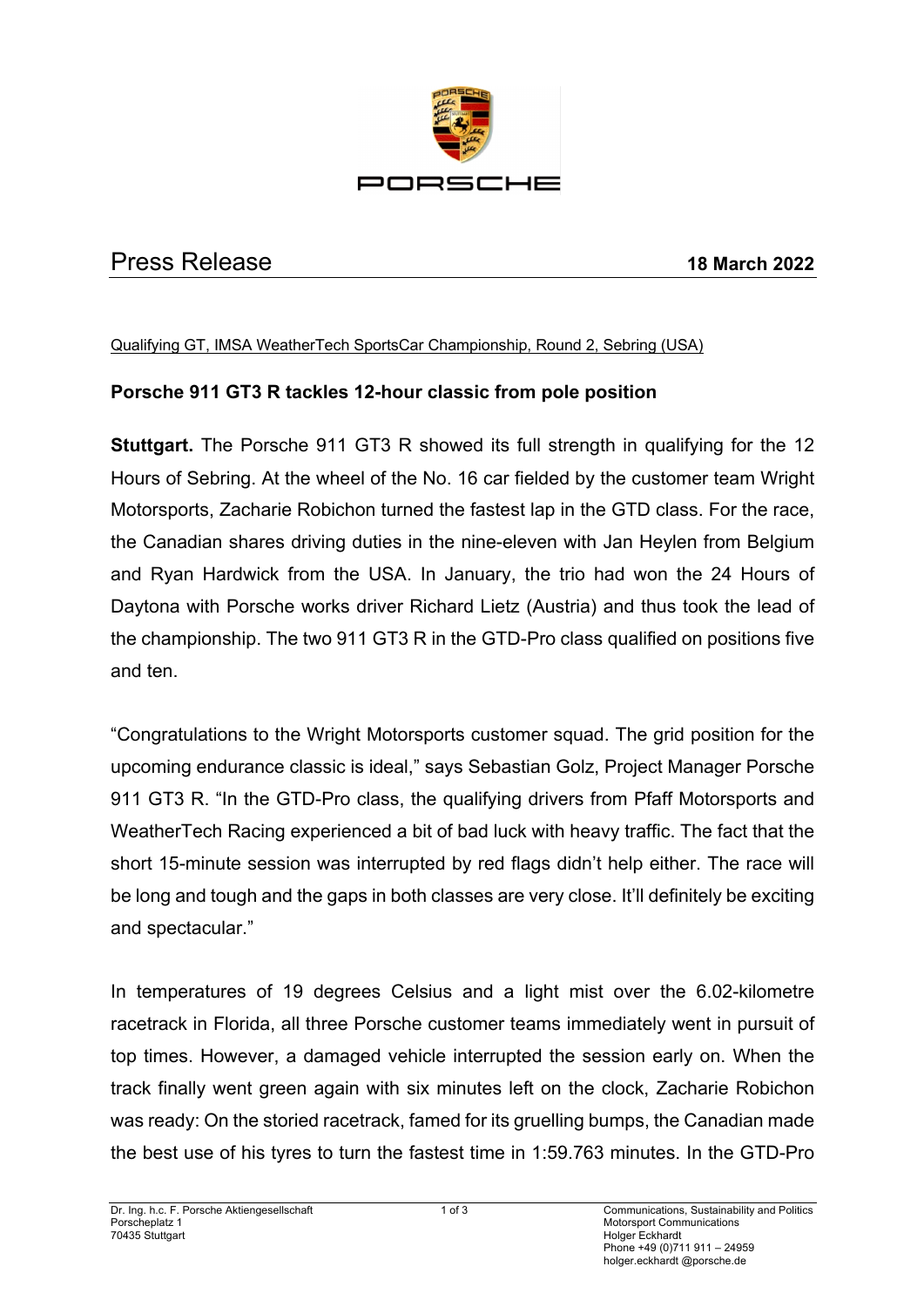class, the Australian Matt Campbell scored P5 in Pfaff Motorsports' No. 9 entry shortly before the finish. Julien Andlauer (France) was hampered by heavy traffic in WeatherTech Racing's No. 79 car and came tenth.

The American customer squad Hardpoint was unable to take part in qualifying for the 70<sup>th</sup> edition of the endurance classic in Florida. The No. 99 Porsche 911 GT3 R was damaged in an accident during free practice on Thursday evening. The team from the US state of Virginia are currently building a replacement chassis and will start the second race of the season from the back of the grid.

### **Live streaming of the race**

The 12-hour race of the IMSA WeatherTech SportsCar Championship on the Sebring International Raceway gets underway on Saturday, 19 March at 10:10 am local time (3:10 pm CET). The entire race can be viewed live outside the USA and Canada on www.imsa.com. Live timing of all sessions is available at scoring.imsa.com.

## **Drivers' qualifying quotes**

**Zacharie Robichon (Porsche 911 GT3 R #16):** "It was clear before the start of our qualifying that the car was really good, but we still didn't really know how we would perform in one fast lap. I tackled the matter strategically and drove cautiously in the first couple of laps. When a clear run opened up, it was all or nothing. I only had this one chance without the pesky traffic – and everything came together perfectly! Pole position doesn't really play a major role in a 12-hour race, but it's a great feeling and it gives you extra motivation."

**Matt Campbell (Porsche 911 GT3 R #9):** "Fifth place is what we'd expected for the qualifying prior to the session. Obviously, we would've preferred pole position, but that wasn't realistic. We're satisfied because our car is well balanced. We now have the rest of the day to take another close look at the data. Perhaps we'll find an even better setup for the race. Let's see."